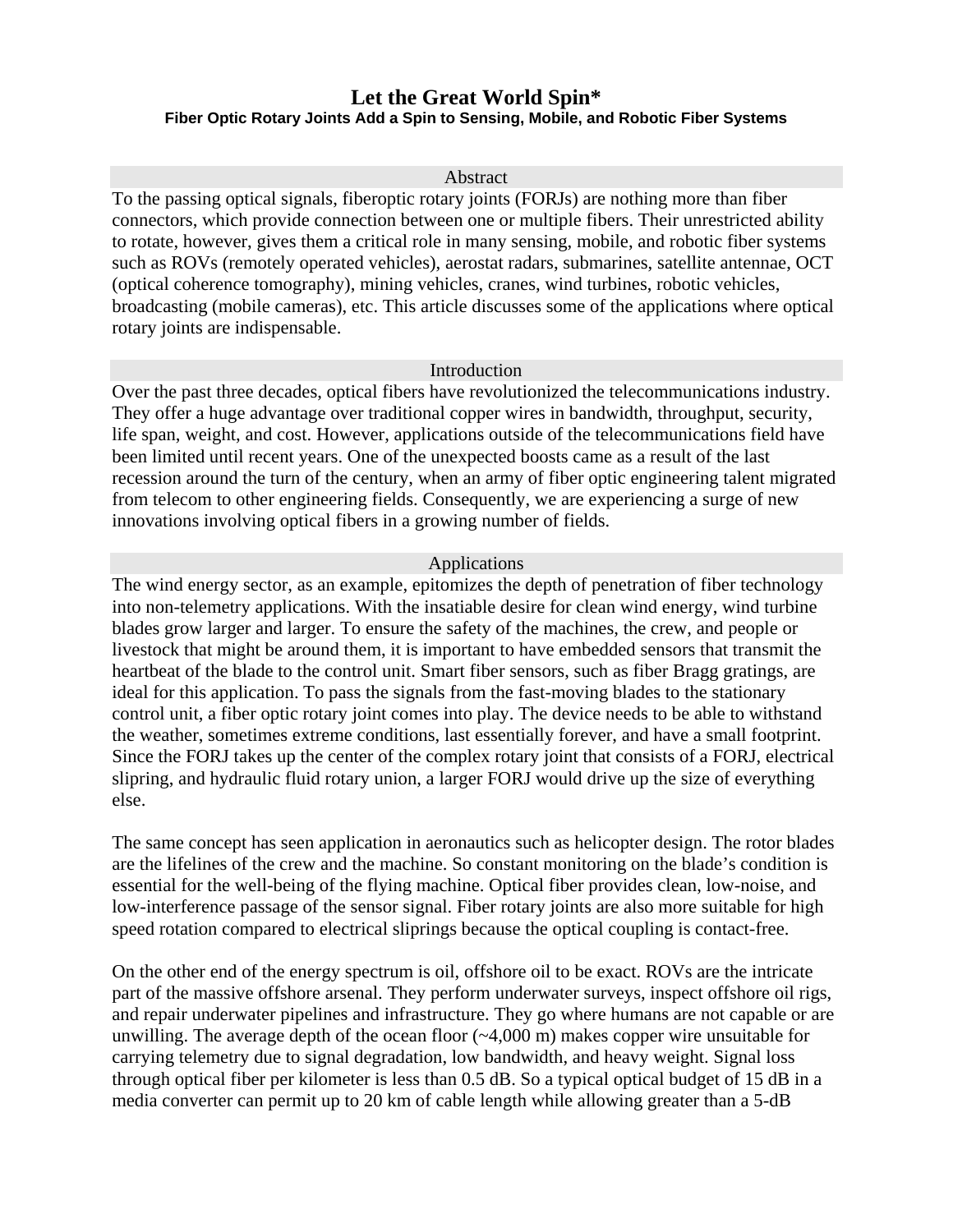margin for connector and other component losses. That is far longer than any copper cable's capable range.

Continuous fiber connectivity is ensured by one or sometimes two fiber optic rotary joints. The second FORJ is often used in an underwater cage where the ROV rests during off hours in applications where the vehicle needs to be on location for extended periods. The second FORJ needs to be pressure-compensated for pressures that can be as high as 690 bar (10,000 psi). Electrical sliprings are almost always used in tandem with the FORJ to provide power, except on rare occasions where a battery is the power source.

Fiber rotary joints play a similar role in terrestrial robotic vehicles where a fiber umbilical cord is part of the design. Cameras, especially HD video cameras, and controls are the main signal streams the fibers carry. There are also smart designs that track the vehicle's distance to the cable reel, which control the cable length to avoid unnecessary cable tangling.

FORJs even find their role in autonomous vehicles where no umbilical cord is employed. Cameras in this case are the eyes of the vehicles. Their need for free rotation requires a fiber rotary joint to pass the optical signal to the vehicle's brain. The two-camera design, one in the front and one in the rear of the vehicle, is very common.

Another interesting application involves neither cameras nor controls. The fiber cables themselves are the sensors in submarine towed arrays. Fiber sensor arrays detect enemy vehicles. With sensor lengths over thousands of meters, their accuracy far exceeds sonar. Unlike sonar though, the optical sensor does not give away its location. The towed array's frequent pay in and pay out requires a fiber optic rotary joint in its cable reel.

Compared to fiber towed arrays, OCT comes on a tiny scale. However, their optical structures are similar. Unlike the towed array, OCT requires a single strand of singlemode fiber as the probe that gets inserted into a patient's blood vessel through a catheter. A micro turning prism is often placed at the tip of the fiber probe. The fast-spinning fiber probe, which carries a coherent laser beam, scans the inner wall of the vain while moving along it. A computer interprets the reflected signal and constructs a 3-D image of the blood vessel's inner wall. OCT is an exciting new technology in the field of cardiology.

The next example has a lot or everything to do with telemetry. It involves lighter-than-air airborne vehicles or aerostats. The slow-moving or stationary aerostat is used as a mobile platform for radar, cell phone transmitter, TV, radio, or WIFI transmitter, camera (especially HD camera), or military communication station. At a flying height of a few kilometers, their coverage range can be as large as 50 kilometers in diameter, far greater than most ground-level, permanent transmission towers. Fiber optic rotary joints allow these vehicles to fly at different altitudes without losing connection to the ground vehicle. The importance of these systems is being realized in applications such as border patrol, communication for disaster relief, and even on battle fields. Like the ROV application, electrical slip rings are also important parts of the system.

Before fiber came on the scene of telecommunications, the communication backbone consisted of electrical cables and microwave antennae, which still play an important role in communication. Some antennae spin constantly and some spin slowly to track satellites. Radio frequency (RF) rotary joints sit at the throat of those systems to pass the RF signal down. Compared to fiber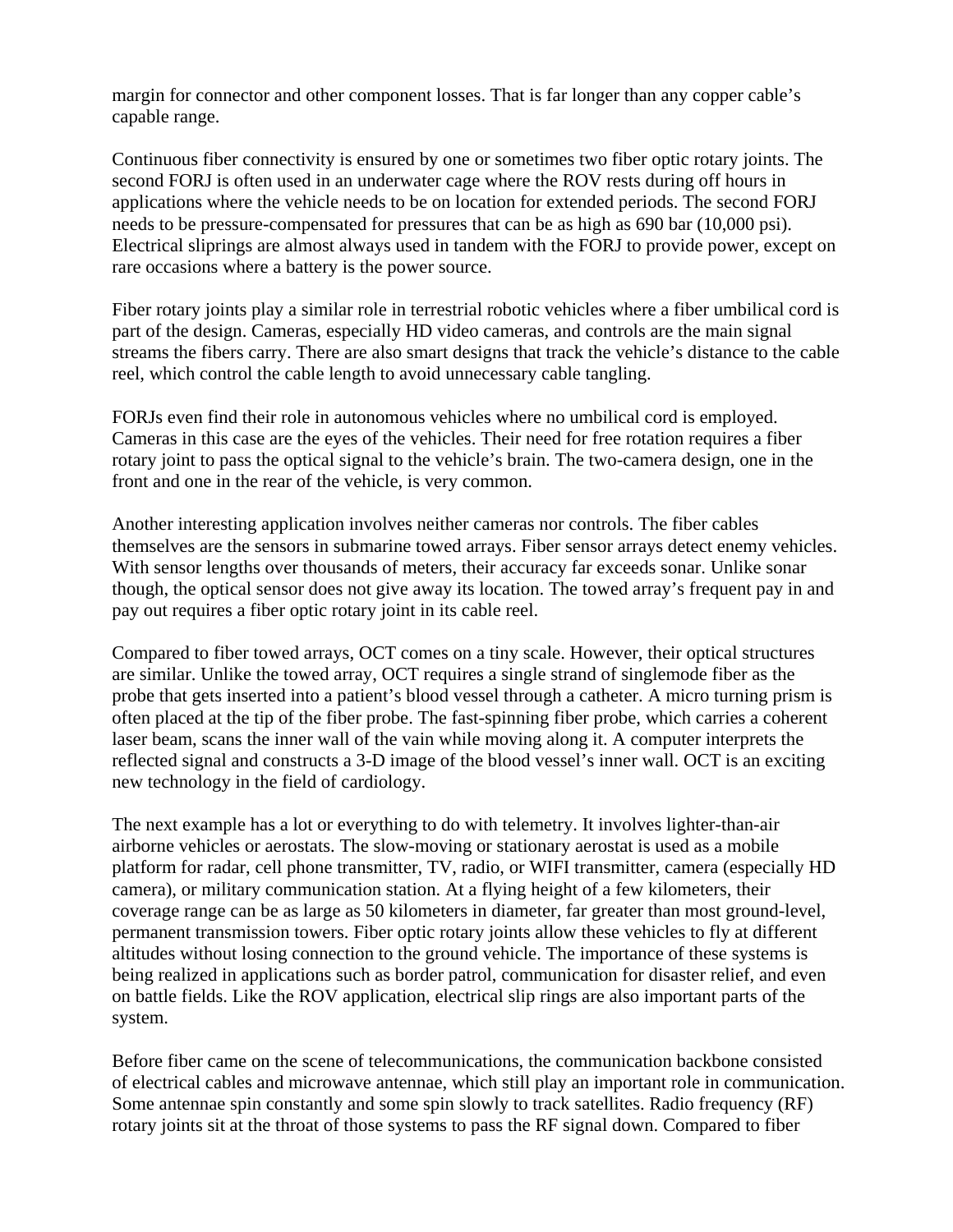optic rotary joints, RF rotary joints have limited bandwidth, are more costly to produce and maintain, and are much larger, especially when more than one channel is involved. Therefore, it is desirable in some cases to convert the signal from RF to optical and pass it through a FORJ and fiber. With WDM (wavelength division multiplexing) technologies, multiple channels of RF signal can be multiplexed into one fiber to greatly reduce system size and cost. The interconnection between RF waveguide and optical fiber is much more widespread than most people realize.

The increasing acceptance and deployment of high-definition video broadcasting systems and cameras has created a new market for optical fiber and media converters that can extend the camera to distances that copper cables are not capable of. Although there is no defined maximum cable length, a good quality HDMI cable does not extend beyond 15 meters. An optical cable with media converters, however, can extend beyond 10 to 20 kilometers with no signal degradation. If the cameras are mobile, then fiber optical rotary joints will be called for in the cable reels. As cost goes down, high-end security and surveillance cameras are spitting HD images instead of those ubiquitous snowy scenes in bank robbery recordings. Rotating cameras need fiber optic rotary joints to ensure continuous connection.

Cranes and mining machinery are probably among the most unlikely places one would expect to find fiber optic rotary joints. The truth is that they are becoming increasingly important as mines get deeper and cranes grow taller. For the same reason we've discussed before, HD video images, sensor signals, and control signals, the nerves of the giant machines, require fiber cables and rotary joints since the scale of these machines are much larger than 10 to 15 meters.

Flight simulators, rotational concert stages, strain gauges, scientific research, etc., are among the minor applications for fiber rotary technology today. However, their importance in those fields is growing.

## Fiber optic rotary technology

Fiber optic rotary joints are sometimes referred to by the following names: fiber sliprings; fiber rotary couplers; fiber rotary junctions; optical slip rings, etc. They can typically accommodate one to twelve singlemode or multimode fibers. Channel counts as high as a few dozen are also possible. However, it is more of a design preference than necessity in most cases. A single singlemode fiber has bandwidth exceeding terahertz, much larger than what is required by most known mobile systems.

Redundancy is often cited as the reason for large channel counts. In reality, one is most likely better served with spare units than redundant channels as a larger channel count usually implies a more complex structure on the FORJ level. Life span or reliability is likely the price to pay.

In certain military applications, classified channels have to be physically separated from nonclassified channels for security reasons. That might have been a valid argument 20 years ago when crosstalk performance of most optical components such as WDMs was relatively high (20- 30 dB). Today the same components offer 40 to 55 dB crosstalk performance, which is really not that different from physical separation. In other words, whether the channels are physically separated or multiplexed together makes very little difference from a crosstalk point of view.

The most compelling reason to use more than one fiber in a system is the limited choice of media converters, especially those that employ CWDM (course wavelength division multiplexing)